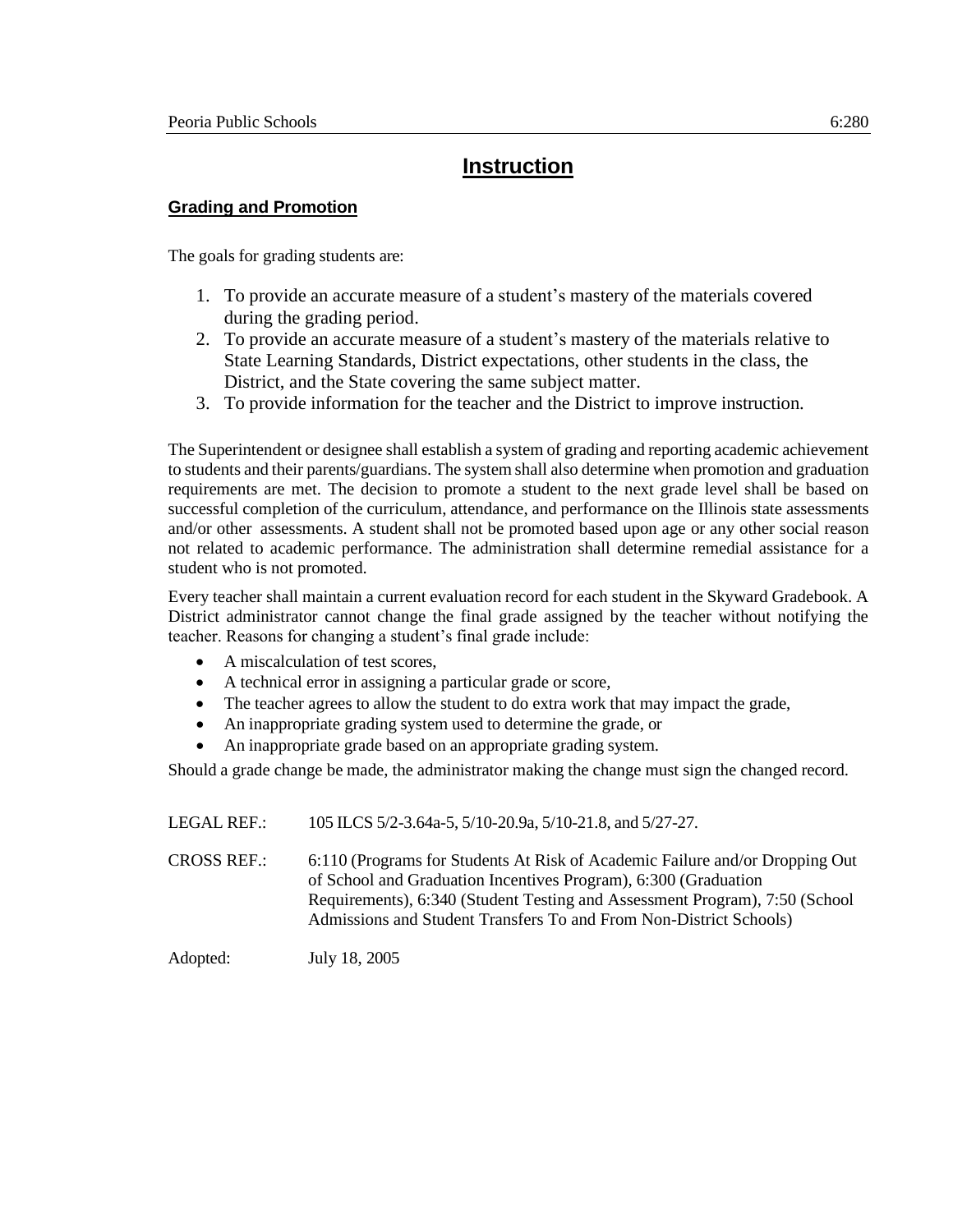

# **Reassessment Procedure**

Every Peoria Public School student has the opportunity to show new learning through reassessment of skills presented on assessments, whether they are formative or summative.

- A teacher must provide a student with at least two opportunities per quarter for reassessment on summative assessments, regardless of grade level and/or score on the initial summative assessment.
- A teacher may elect to provide a student with an opportunity for reassessment on every formative assessment, regardless of grade level and/or score on the initial formative assessment.
- A teacher may elect to offer a second opportunity for reassessment at their discretion if they feel student learning could benefit from the opportunity.
- A teacher may elect to offer an alternate assessment of the same skills in place of the original assessment.

The procedure below outlines the management of reassessment for a Peoria Public Schools student.

**Semester Timing:** The reassessment must be completed prior to the date in which the course's next progress report grades or final grades are due. The teacher may grant additional time for reassessments at their discretion. No reassessments after the end of the semester will be allowed.

**Additional Learning Activities:** At their discretion, the teacher may identify additional learning activities that should be completed/corrected prior to the reassessment opportunity. The purpose of these additional learning activities is to ensure the student's mastery of the skills has increased since the previous assessment attempt.

**Process Initiation & Ownership:** The process to reassess must be initiated by secondary students (grades 5-12). Secondary students must take accountability for the process. In comparison, this process may be guided by a guardian and/or teacher at the primary level (K-4). However, teachers may encourage older primary students to take ownership of the process.

#### **Process Steps:**

- **1. Schedule a time between student and teacher** to review the student's learning progress and identify any learning activities that should be completed/corrected that are aligned to the misconceptions on the original assessment. Teachers, may at this time, suggest new learning activities to advance student understanding (i.e. specific online learning tasks, tutoring sessions, etc.).
- **2. Schedule the reassessment.** A student in a primary school (K-4) will work with the teacher to arrange a reassessment time. Secondary level students (5-12) are responsible for arranging a reassessment time with the teacher that will not interrupt the current unit of study.
- **3. Student takes the reassessment at the agreed upon time.** Note: A teacher may allow a student to reassess portions of the summative assessment in which the student wants to show growth, if the original assessment is organized by skills/concepts.

**Recording/Grading:** After the reassessment is complete, the teacher will:

- Enter the higher of the two grades into the grade book (replacing the original grade, if applicable)
- Note the reassessment date and original score in the notes section.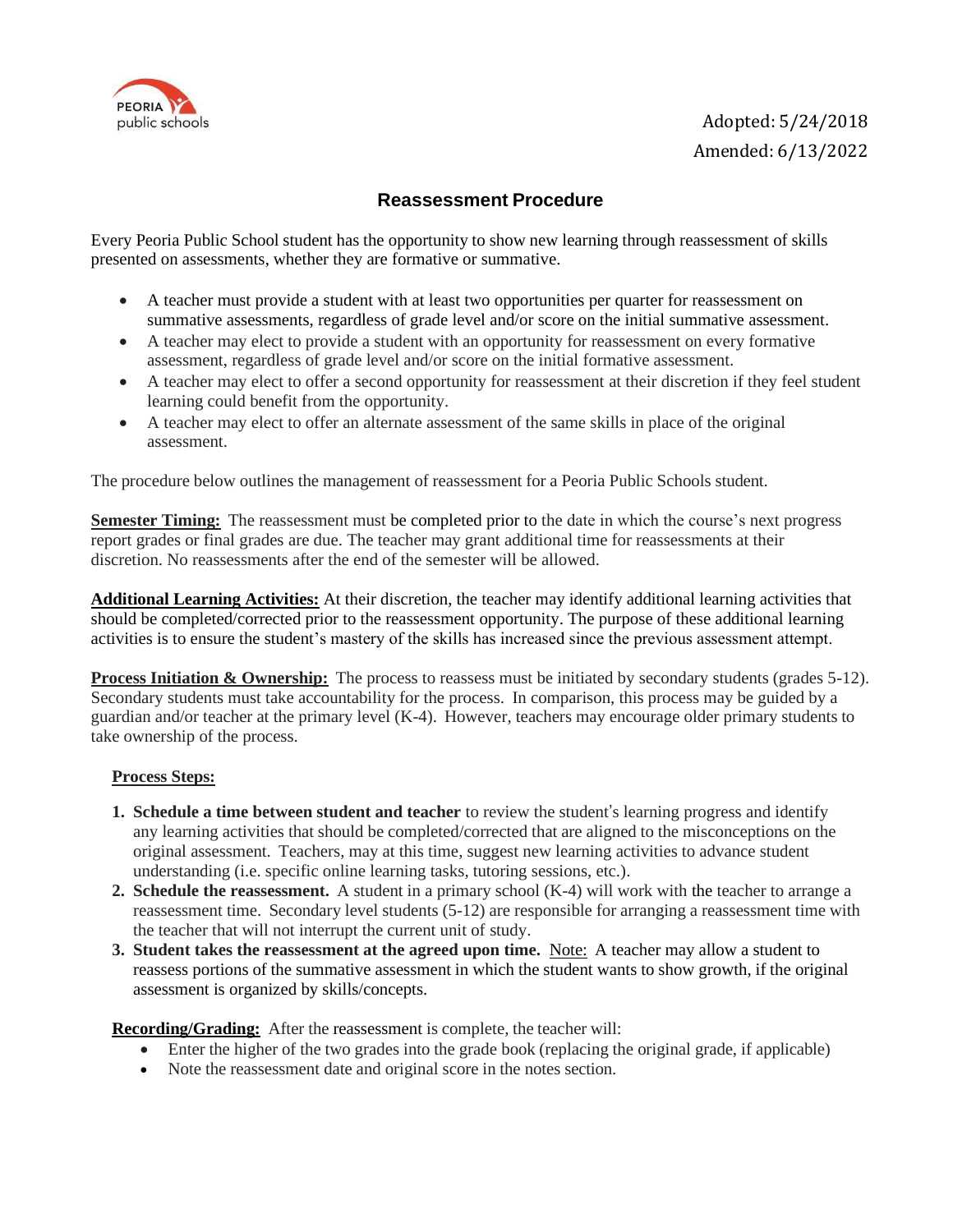# **INSTRUCTION Grading and Promotion ADMINISTRATIVE PROCEDURE**

I. All teachers shall keep a current record of student grades in the Skyward Gradebook.

II. Grades on the report card shall be equivalent to the following percentages:

| Grade | <b>Percentage</b> | <b>Mastery Level</b>                              |  |
|-------|-------------------|---------------------------------------------------|--|
| A     | 90-100            | Student has exceptional mastery of topic          |  |
| В     | 80-89             | Student has good mastery of topic                 |  |
| C     | 70-79             | Student has acceptable mastery of topic           |  |
|       | 60-69             | Student has partial mastery of topic              |  |
|       | $0 - 59$          | Student is not demonstrating any mastery of topic |  |

In first through twelfth grades shall be figured on a percentage basis to promote consistency.

- III. Missing Assignments. A missing assignment shall be marked as "missing" in the Skyward Gradebook. The score for that assignment shall be marked as forty (40%) if formative or zero (0%) if summative. A student shall be provided the opportunity to make up the assignment or offer an alternative assignment of the same skills. The missing assignment must be completed prior to the date in which the course's next progress report grades or final grades are due. The teacher may grant additional time for missing work at their discretion.
- IV. Late Assignments. Any assignment can be completed and turned in late without penalty prior to the next summative assessment or the date in which the course's next progress report grades or final grades are due.
- V. Evidence of Learning. Students who make a legitimate attempt on an assessment (The definition of legitimate attempt is based on teacher discretion; however, factors considered include whether the student willingly took the original assessment and/or the student read and attempted all portions of the assessment showing work where applicable.) will earn no lower than a fifty (50%) on all formative and summative assessments. However, students who do not make a legitimate attempt on a formative assessment or do not complete a formative assessment will earn a forty (40%) to indicate that no evidence of learning was available. For summative assessments, students who do not make a legitimate attempt or do not complete a summative assessment will receive a zero (0%) to indicate that no effort was made to complete the assessment and there is no evidence of learning available. All assessments are eligible for reassessment for full credit per the reassessment procedure.
- VI. Category Weighting. Grades will be organized into categories with the assigned weight for each.

| Mastery of Standard | <b>Progressing Towards</b><br>Mastery of Standard | Not Making Progress<br><b>Towards Mastery of</b><br>Standard |
|---------------------|---------------------------------------------------|--------------------------------------------------------------|
|                     |                                                   |                                                              |

### **Kindergarten - Standards Based Reporting**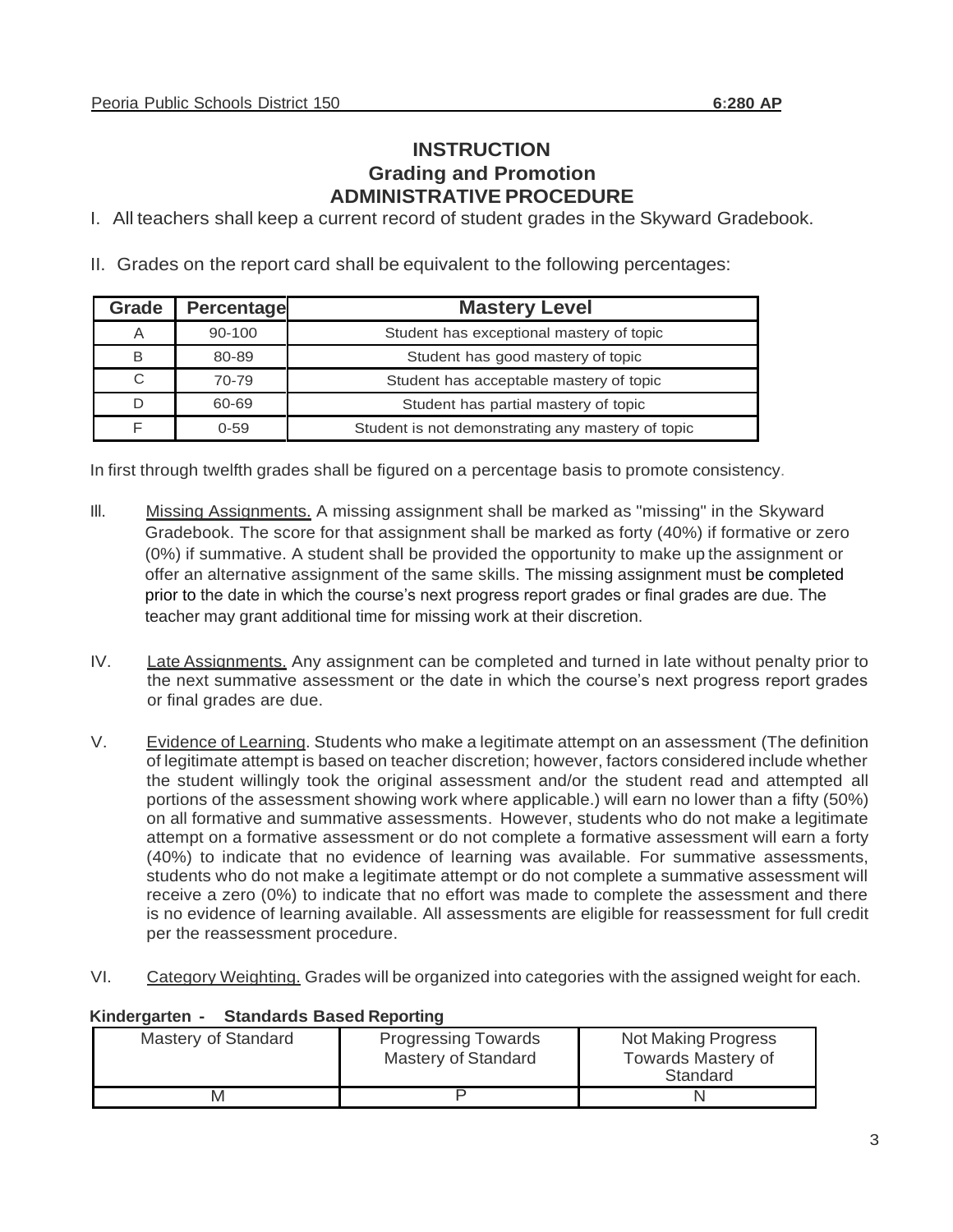### **First through Eighth Grade**

| <b>Summative</b>           | <b>Formative</b>          |  |
|----------------------------|---------------------------|--|
| Projects, Tests,           | In-Class Individual Work, |  |
| Performances, Essays, etc. | <b>Small Quizzes</b>      |  |
| 50%                        |                           |  |

#### **Ninth through Twelfth Grade**

| <b>Summative</b>           | <b>Formative</b>          |  |
|----------------------------|---------------------------|--|
| Projects, Tests,           | In-Class Individual Work, |  |
| Performances, Essays, etc. | <b>Small Quizzes</b>      |  |
| በ%                         | 30%                       |  |

Early College Credit courses will follow the grading procedures and policies from the awarding higher institution.

VII. Grade Reports & Calendar. Grading will occur on a quarterly basis using percentage grades. Every nine weeks, quarterly grades will be calculated, and a new grading quarter will begin. In December and May Semester grades will be determined using the following formula: 45% for quarter one, 45% for quarter two, 10% for final exam. For courses/grades for which there is no final exam, the formula will be 50% for quarter one and 50% for quarter two. Progress reports will be made available every four weeks throughout a semester.

|                                                                                                                                           | <b>SEMESTER 1</b>             | <b>SEMESTER 2</b> |                               |  |  |  |  |
|-------------------------------------------------------------------------------------------------------------------------------------------|-------------------------------|-------------------|-------------------------------|--|--|--|--|
| September                                                                                                                                 | Progress Report               | February          | Progress Report               |  |  |  |  |
| <b>October</b>                                                                                                                            | <b>Quarter #1 Final Grade</b> | <b>March</b>      | <b>Quarter #3 Final Grade</b> |  |  |  |  |
| November                                                                                                                                  | <b>Progress Report</b>        | April             | <b>Progress Report</b>        |  |  |  |  |
| <b>December</b>                                                                                                                           | <b>Quarter #2 Final Grade</b> | <b>May</b>        | <b>Quarter #4 Final Grade</b> |  |  |  |  |
| In Grades 1 through 8, the End of Year Grade (EOY) will be determined by averaging the earned<br>percent for semester #1 and semester #2. |                               |                   |                               |  |  |  |  |

VIII. Absences. Excused and Unexcused Absences are defined in Board Policy 7:70 ("Attendance and Truancy"). ESSA (Every Student Succeeds Act) defines absences as the same regardless of the absence being excused or unexcused. Therefore, all responses and actions shall be the same for either reason.

Students with an (excused or unexcused) absence, including suspensions, shall be given the opportunity to make up all missed work for full credit. *Refer back to late/missing assignment procedures on page I for more detail.* 

- VII. Special Conditions: High School Students must take all summative course exams as indicated in the course syllabi. Failure to complete an exam shall result in a zero (0%). All state-required course assessments for all students must be completed.
- VIII. Parent Conferences. Parent Conferences shall be conducted after the first nine weeks of school of the first semester.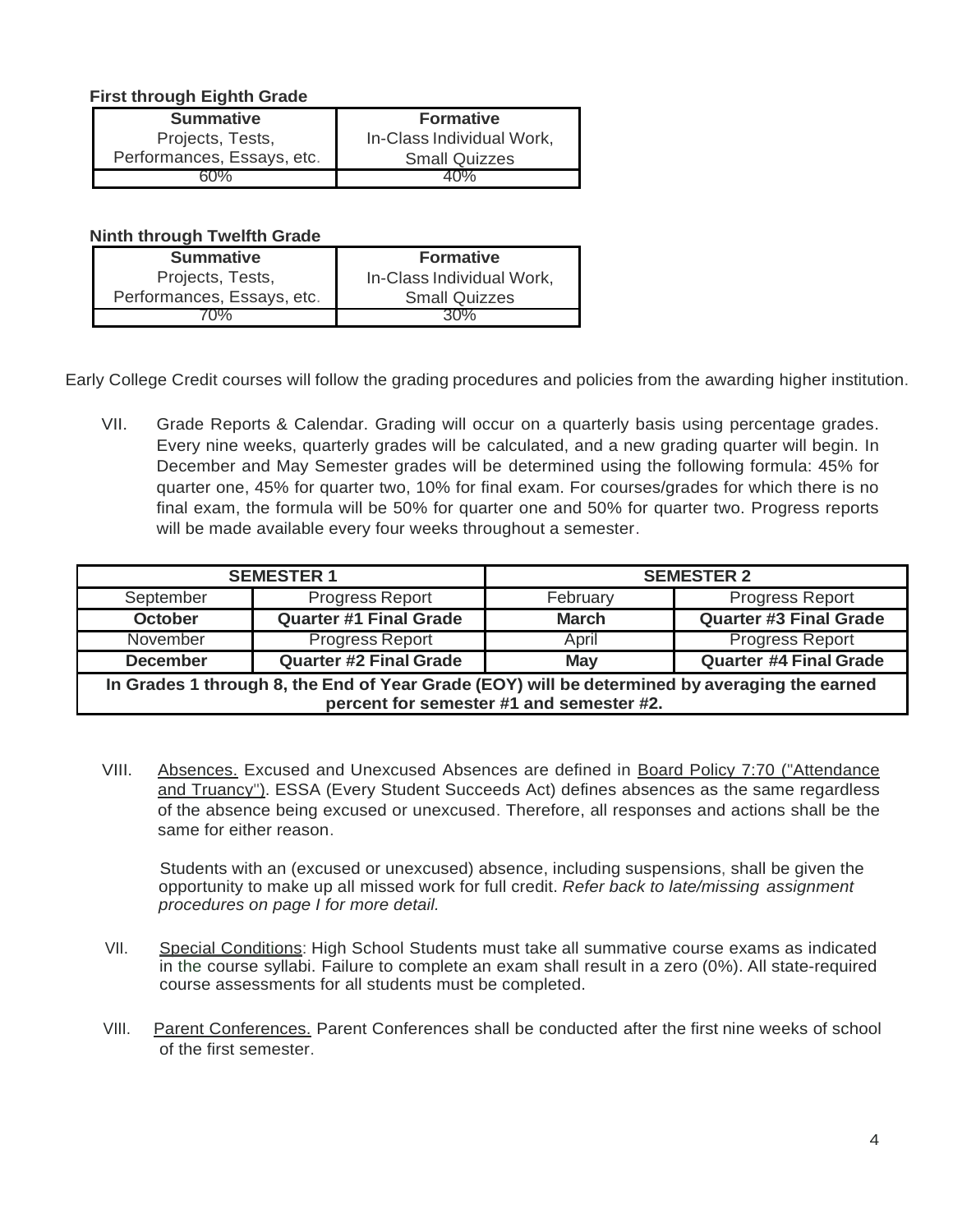- IX. Notification of Unsatisfactory Student Work. Parents shall be notified whenever a student's work is unsatisfactory. Notification may be by formal or informal reporting procedures. Parents/students have Family Access to monitor grades in real-time online.
- X. Academic Dishonesty: The act of demonstrating behaviors to gain an advantage on assigned work that no longer allows for assessment of one's own knowledge and abilities (including but not limited to cheating, plagiarism, or using notes or other aids during an assessment).

## A. Definitions.

- 1. Plagiarism. Plagiarism is the stealing and use of the ideas or writing of another as one's own; appropriating passages from another and using as one's own the writings or the ideas of another. "To be liable for plagiarism, it is not necessary to exactly duplicate another's literary work, it being sufficient if unfair use of such work is made by lifting of a substantial portion thereof." (Black's Law Dictionary)
- 2. Author Falsification. Author falsification is the act of turning in an assignment done by another and claiming the work to be one's own.
- 3. Source Falsification. Source falsification is the intentional listing of erroneous or nonexistent sources, i.e., attributing ideas, writings, or passages to an incorrect or nonexistent source.
- B. Consequences for All Forms of Academic Dishonesty.

Upon the first offense of academic dishonesty in a course, a student shall receive a grade of zero (0%) for the assessment. If the student requests an opportunity to complete an alternative assessment prior to the date in which the course's next progress report grades or final grades are due, the opportunity must be given after the parent/guardian has been contacted. The original score of 0% will be replaced with the reassessment grade and a code will be used to designate the incident of academic dishonesty. For each instance of academic dishonesty thereafter, no opportunity for reassessment will be given.

- XI. Reassessment: Every student has the opportunity to show new learning through reassessment of skills. Please reference reassessment procedure.
- XII. Assignment of Credit and Classification for High School Graduation

Per School Code, students may not be classified as a senior  $(12<sup>th</sup> Grade)$  until they have participated in the state required SAT exam on the state assigned testing dates in the home school.

24 credits are required for graduation. Credit will be assigned to students who have successfully completed the course requirement and earn a passing grade. Credits will be used to determine what grade level will be assigned in grades 9-12:

- A. To be classified as  $10<sup>th</sup>$  Grade, students must earn 6 credits.
- B. To be classified as  $11<sup>th</sup>$  Grade, students must earn 12 credits.
- C. To be classified as  $12<sup>th</sup>$  Grade, students must earn 18 credits.

Student recognition will be as follows:

A. Cum Laude "with honor" for students with GPAs of 4.25-4.49.